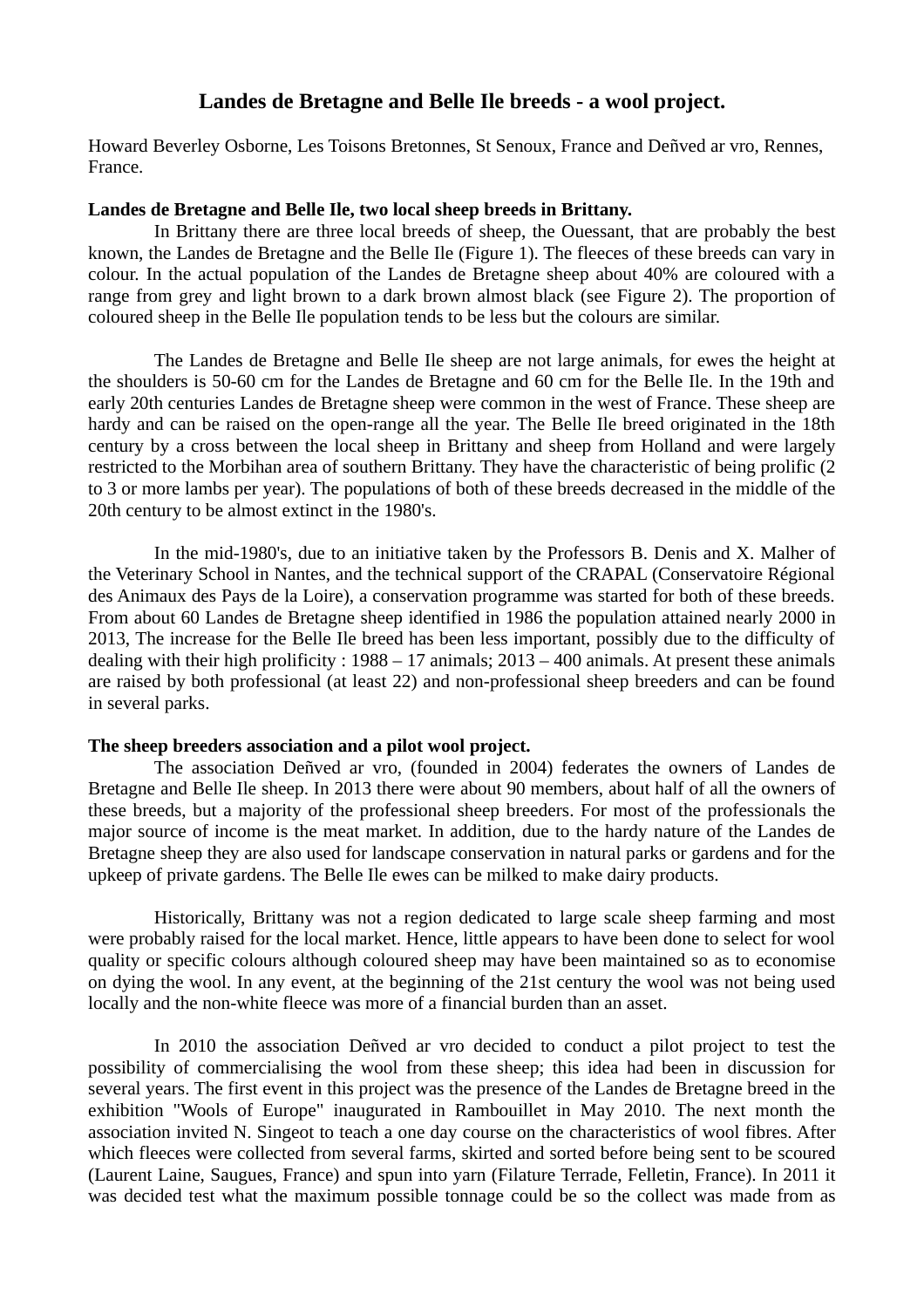many farms as possible (see table below).

During 2012 it was realised that this wool project showed certain possibilities. The association then decided that the continued commercialisation should be done by an out-side company so as not to diverge from the main objectives of the association which are to promote and assist sheep breeding as an agricultural activity. It was to continue and further build on the pilot project that the "Toisons Bretonnes" company was set-up in June 2012. This company pays the sheep breeders association for a licence to use the trade name for the wool "Gloan Breiz – Laine de Bretagne – Brittany Wools".

| Wool production for commercialisation 2010 to 2013. |      |                                          |            |                  |                                                                                                |
|-----------------------------------------------------|------|------------------------------------------|------------|------------------|------------------------------------------------------------------------------------------------|
|                                                     | Year | Dispatched for scouring                  | Production |                  | <b>Observations</b>                                                                            |
|                                                     |      |                                          | Yarn       | Carded           |                                                                                                |
| Deñved<br>VTO<br>$\overline{a}$                     | 2010 | 335 kg                                   | 153 kg     | 39 <sub>kg</sub> | Only white and mixed all colours                                                               |
|                                                     | 2011 | 1134 kg                                  | 544 kg     | $67$ kg          | Light and dark colour fleeces separated. White<br>wool dyed in 9 colours                       |
| Les Toisons<br><b>Bretonnes</b>                     | 2012 | 668 kg                                   | 350 kg     | -                | Addition of 5 new colours of dyed wool                                                         |
|                                                     | 2013 | 585 kg of which 162 kg<br>for mattresses | 264 kg     | $15 \text{ kg}$  | Light and dark colour fleeces separated, mix of<br>dark and white wool to make shades of grey. |

The table below gives information on the production over 4 years.

## **Les Toisons Bretonnes – from sheep to clothes with wool from Brittany.**

The work of this company starts at the farms on shearing day. While still warm the fleece are skirted and sorted according to colour and quality, only the best are retained for yarn or carded wool. A second lot may be retained for making mattresses. Sorting the fleeces according to quality is a very important step. In these breeds the quality of the fleece is quite variable with some sheep having very hairy and course fleeces whereas for others the wool will be softer with a staple length of at least 10 cm. The quality of the wool is not directly related to colour but to some extent it is related to the origin (farm). The fibre heterogeneity is illustrated by the analyses of random samples taken in 2011. For the Landes de Bretagne the micron count for the white wool was  $34 \pm 9$  µm (n=8) and for the coloured fibres  $35 \pm 11$  µm (n= 4). For one sample of Belle Ile fibre the micron count was  $33 \pm 9$  µm. This means that by the rigorous selection of the fleeces now operated we should tend towards a micron count of 30µm or less.

The processing of the wool uses the original circuit, scouring at Laurent Laine (Saugues) and the spinning by the Terrade spinning mill (Felletin). A part of the white wool is dyed at the Terrade spinning mill with the colours chosen by us and with dyes that conform to the Oekotex 100 standard. Another part of the white wool is dyed with natural products, by us or by "Couleurs Sauvage" (56 Peillac). The yarn is commercialised in three series: "Origine" -the original colours of the wool (white, grey, dark brown or black) ; "Teinte" - the wool dyed at the spinning mill (23 colours) ; and "Nature" - wool dyed with natural products. We also carry carded wool in the original colours of white, 3 shades of grey and dark brown or black.

In addition to commercialising the wool we are also weavers. On our manual looms we make woollen cloth that is used to make a number of different garments. When required we work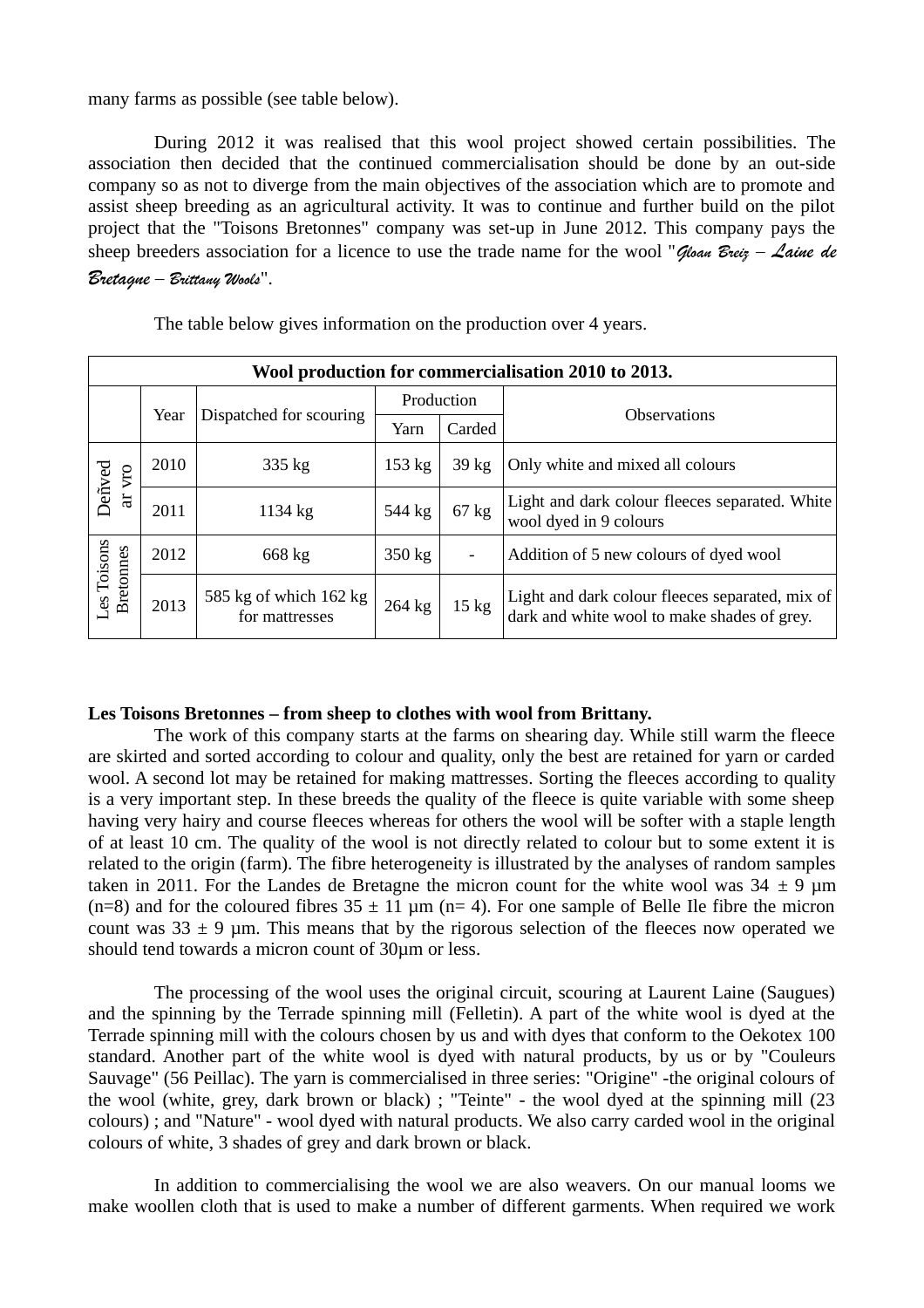with a local stylist. The knitted clothes are made for us by local self-employed persons. Due to the characteristics of the wool the garments are for top wear : ponchos, caps, jumpers, waistcoats, cardigans or shawls (Figure 3). Furthermore, to promote this wool, and wool as a textile fibre in general, we participate in exhibitions and fairs with hands-on workshops of spinning and weaving for children and adults and information posters about wool.



Figure 1 : Sheep of the Landes de Bretagne (**A**) and Belle Ile (**B** and **C**) breeds. The most notable differences between the Landes de Bretagne and Belle Ile sheep is their size and tail length. The Belle Ile are higher and have shorter tails.



Figure2 : Samples of Landes de Bretagne wool showing the range of colours. The undercoat of adults and the lambs wool can be much darker.